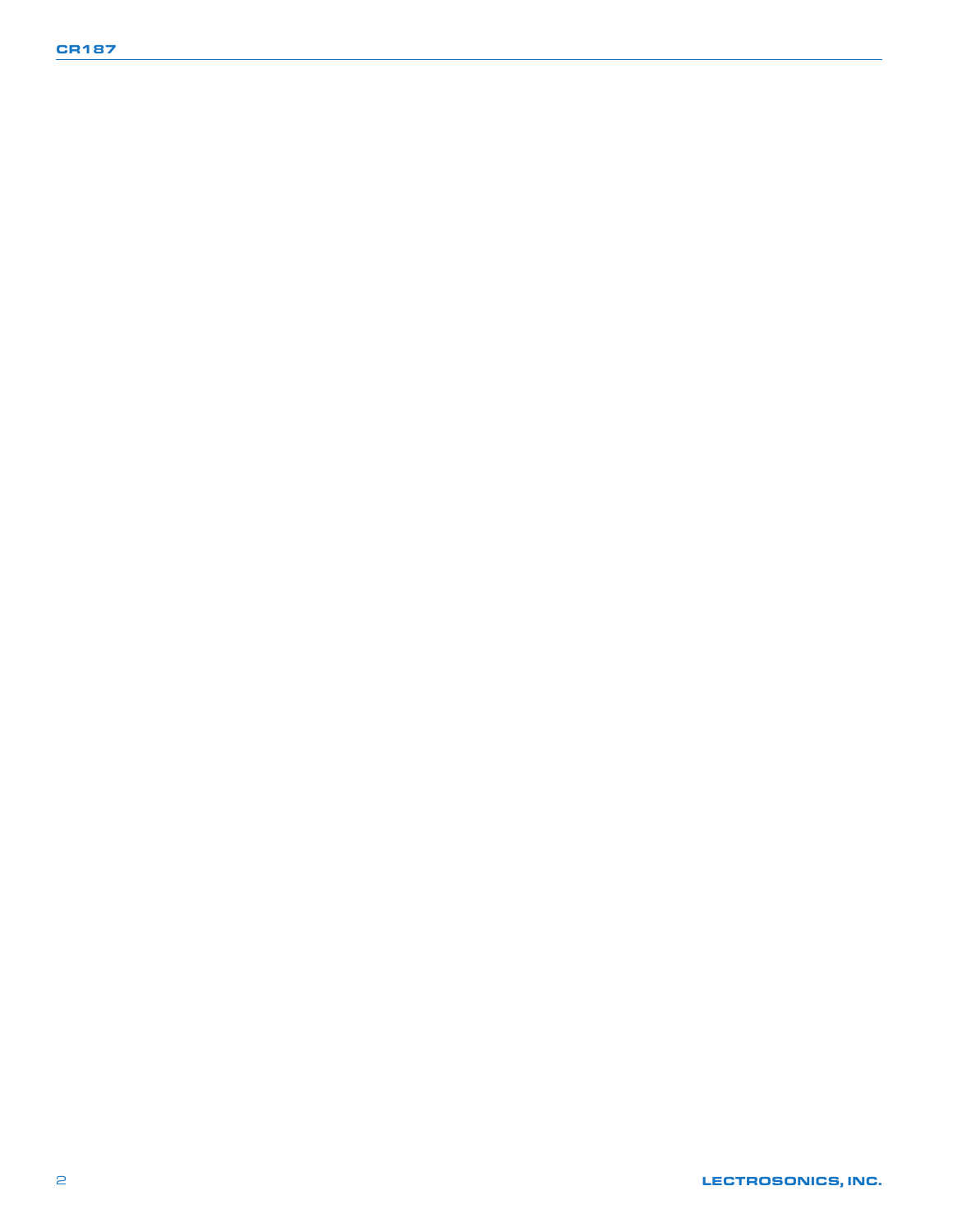# **Table of Contents**

# **Introduction**

The CR187 receiver design originated in the late 1980's with a feature set intended for camera mounted ENG applications. It's fixed frequency design included extremely sharp front-end filters and narrowband crystal filters in the IF stage, which likely explains its continued use in today's crowded RF environment.

The receiver operates on a single 9V battery or external DC power, allowing it to be used in a wide variety of applications in broadcast and film production, ENG and with almost any pro sound equipment.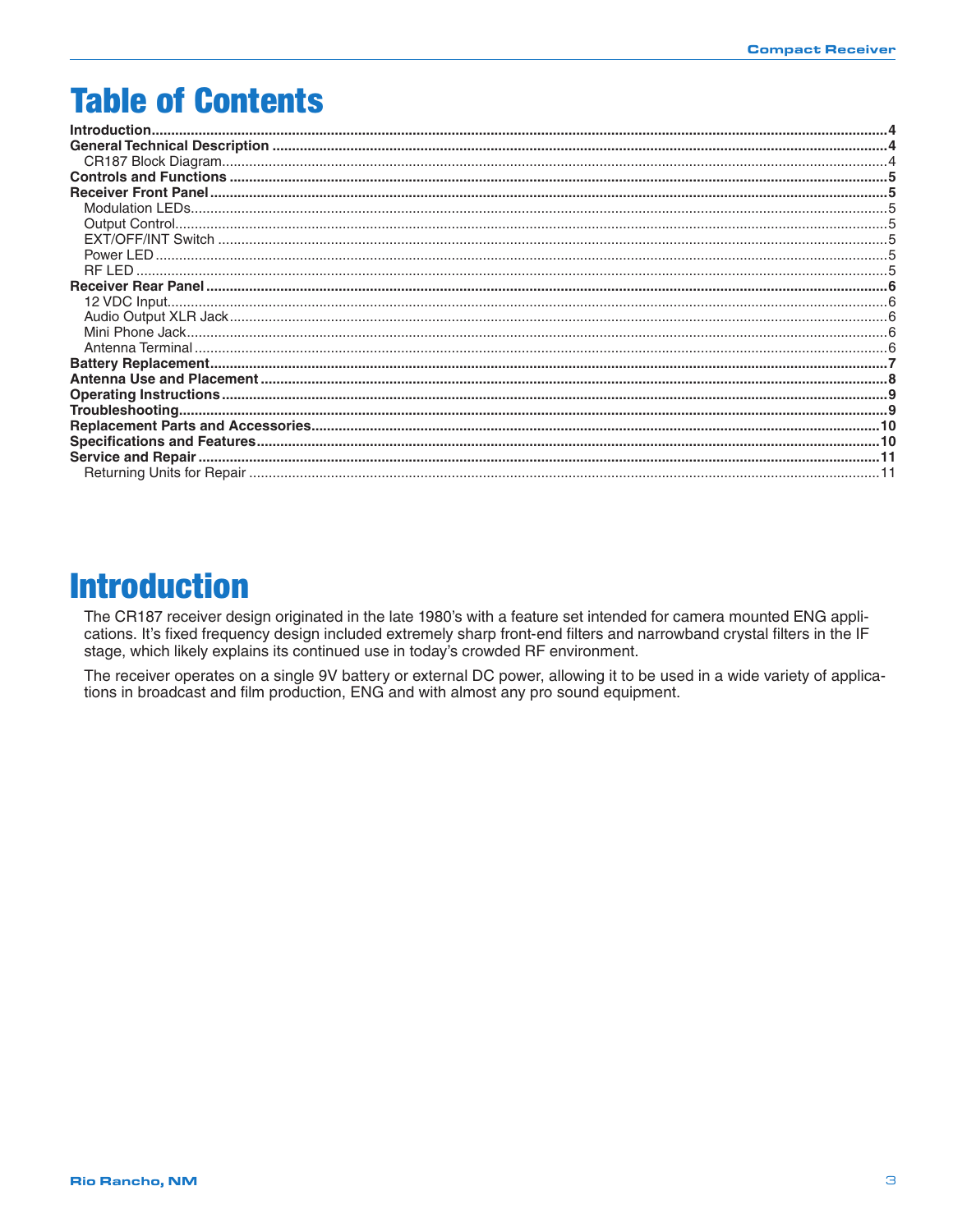# <span id="page-3-0"></span>General Technical Description

The block diagram of the receiver provides a basic overview of the major circuit sections.

The RF front-end amplifier consists of three cascaded pairs of helical resonators for high selectivity. Between the three resonators are two low noise grounded gate JFET amplifiers. These amplifiers are designed to provide only enough gain to make up for the loss through the helical resonators. This combination of low front-end gain, coupled with the extremely high selectivity of the cascaded helical resonators results in no overloading, even on extremely strong signals. Rejection of out of band signals is maximized, and intermodulation products are suppressed.

The mixer stage consists of a high level double balanced diode mixer. The oscillator is biased from a regulated supply, yielding stable performance over the entire life of the battery. The local oscillator crystal operates at approximately 16 MHz, and can be adjusted above and below the nominal frequency in order to place the 21.4 MHz IF in the center of the crystal filter's narrow pass band. The high selectivity of the crystal filter stage further minimizes the possibility of interference from signals on adjacent frequencies.

One monolithic integrated circuit filters the second IF, demodulates the audio, provides squelch control and drives the RF output LED. The second IF filter is centered on 1 MHz and drives a double tuned quadrature type FM demodulator. The squelch circuit is a supersonic noise detector type and is factory set for a -20 dB SINAD level (about .5 uV). The squelch level is regulated and temperature compensated to maintain a consistent squelch level under all conditions.

The overall wireless system utilizes "compandor" noise reduction, which consists of a compressor in the transmitter and expander in the receiver. The receiver decodes (expands) the compressed signal coming from the transmitter in a 2:1. The process senses the signal level, and dynamically increases the gain for loud signals or decreases the gain for soft signals. In this way, the original dynamic range of the transmitted signal is restored and the signal-to-noise ratio is increased significantly. De-emphasis (HF roll-off) is also applied to reverse the pre-emphasis (HF boost) applied in the transmitter as an additional noise reduction technique.

The expander circuit is driven by a multiple pole active low-pass filter. The filter ensures that supersonic noise will not cause the expander to increase gain incorrectly. This filter also drives the -20 dB modulation LED.

The output of the receiver is a balanced microphone level signal delivered on an XLR connector. The output level control is actually a balanced attenuator to adjust the signal from -20 dBV in the fully clockwise position to -50dBV in the fully counter-clockwise position. This preserves the signal to noise ratio regardless of what output level is set.

A separate output is provided to drive headphones separately from the main XLR output. The level is affected by both the main output control and a secondary trimpot on the side panel.

*Warning: The CR187 is a negative ground device. Do not connect this receiver to a positive ground device through the audio cabling. Damage to either device could result.* 



#### CR187 Block Diagram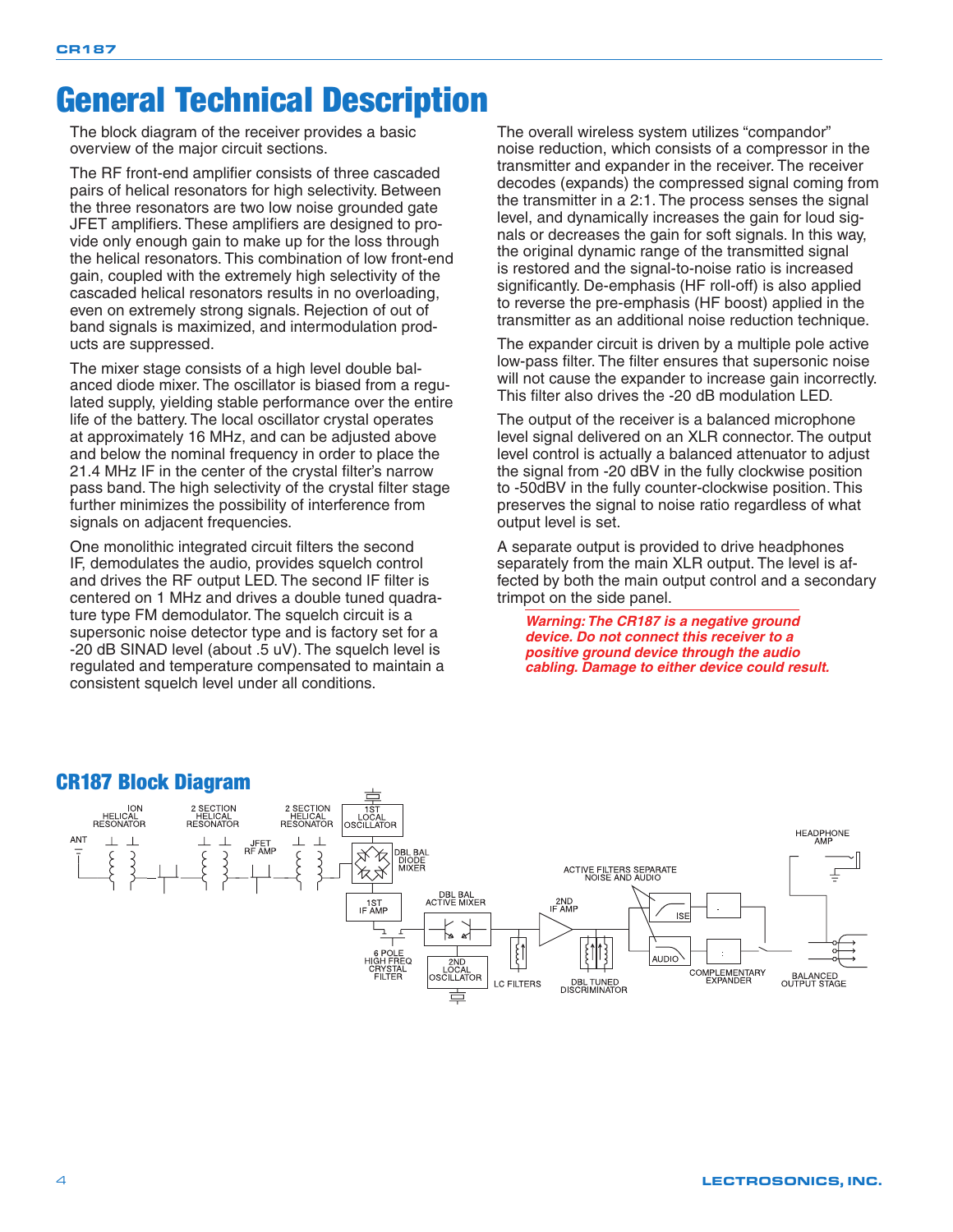# <span id="page-4-0"></span>Controls and Functions

### Side and Front Panels





### Modulation LEDs

The Modulation LEDs indicate the audio level of the incoming signal. The -20 LED glows when the transmitter modulation is at a high enough level to produce a good audio signal-to-noise ratio. The 0 dB LED indicates the transmitter modulation is at maximum. If both the -20 and 0 dB LEDs are glowing constant, this indicates the transmitter's gain is set too high. It is normal and desirable that you see the -20 LED glowing with an occasional flicker of the 0 dB lamp in typical use.

#### Mini Phone Jack

The Miniphone Jack provides a audio monitor, separate from the rear panel XLR audio output. The output level from this jack is controlled by both the front panel OUT-PUT control and the Headphone Level trim-pot on the side panel. Generally, the front panel OUTPUT control would be set to provide the proper output level at the rear panel XLR jack, then the side panel trim-pot is adjusted to match the required level for your headphones.

The output at this mini connector is designed for a medium impedance headphone/earphone. An impedance between 30 and 300 Ohms will usually provide adequate volume. The sound from a low impedance headphone (i.e.. 8 Ohms) will not be very loud and may be distorted at higher listening levels.

### Output Control

Attenuates the audio output level of the receiver to match the input requirements of the equipment with which it is used. The XLR output jack on the rear panel provides an audio output at microphone level for low impedance, balanced inputs. At the extreme counterclockwise position of the OUTPUT control, the output level of this XLR jack will be -50 dB at full modulation. In the fully clockwise position, the output level will be -20 dB at full modulation.

### EXT/OFF/INT Switch

The EXT/OFF/INT switch turns the receiver power off and on and selects either internal 9 Volt battery power, or an external 12 VDC power source (of either polarity).

### Power LED

The Power LED glows when adequate power is supplied from either the internal battery or an external source. If this LED is very dim or does not light up when the switch is turned on, replace the battery or check the connections from the external power source.

The Power LED is connected to a precision battery test circuit that continuously monitors battery voltage. It is at full brightness with a new 9 VDC alkaline battery. As the battery voltage drops during use, the LED brightness will also decrease. After 4 to 5 hours, the battery voltage will be about 7 volts and the LED will be completely extinguished. From 6.5 volts to 6 volts, the receiver will still operate, but with degraded performance. Below 6 volts, the regulated and temperature compensated squelch circuit will cease to be regulated.

**Warning***: When the battery voltage drops below 6 Volts, the power LED will remain off, but the other three LEDs (-20 0dB and RF) will light up and a loud rush of audio noise will be heard as the squelch opens.This condition is normal, and is easily remedied by replacing the battery.* 

### RF LED

The RF LED glows when the associated transmitter is turned on and the receiver has a good signal. When the carrier signal from the transmitter is too weak to produce a clean audio signal, this lamp will go out as the squelch engages and mutes the audio.

#### Antenna Terminal

The Antenna Terminal can be connected to any VHF antenna with a bandwidth that covers the frequency of the receiver and terminates with a 50 ohm BNC type connector. A flexible whip antenna is supplied.

### Headphone Level Adjustment

This recessed trim-pot on the side panel is a secondary level control for the mini jack output on the front panel. It does not affect the main XLR output on the rear panel. Normally the main output level is set to match the camera, mixer or recorder, which also affects the output of the mini jack. Then the headphone level is adjusted with this trim-pot for a comfortable listening level.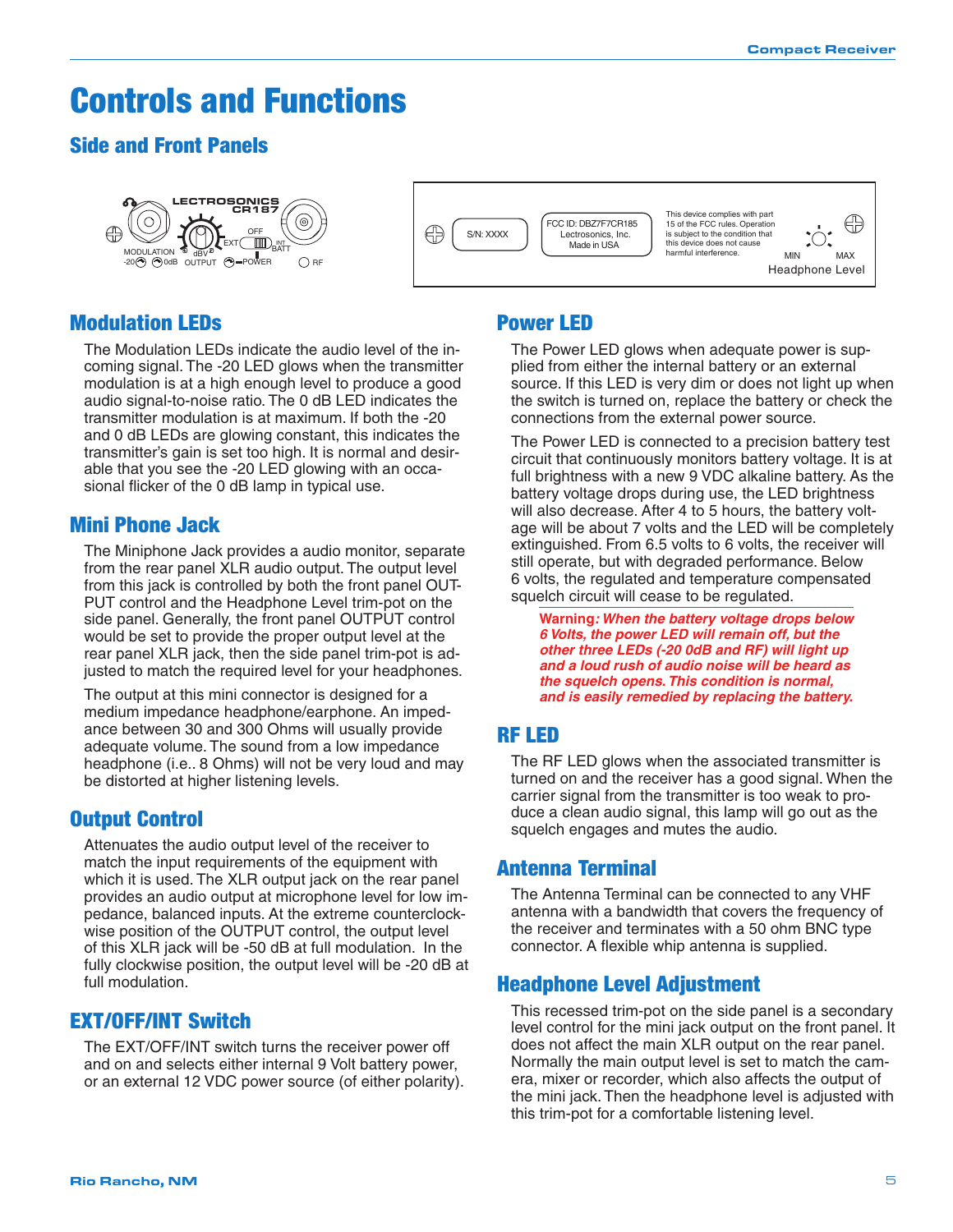# <span id="page-5-0"></span>Receiver Rear Panel



## Audio Output XLR Jack

The Audio Output XLR Jack supplies a balanced, low impedance output at microphone level. The audio signal is output on pins 2 and 3, while pin 1 is ground. The output level of this jack is controlled by the OUTPUT control on the front panel of the receiver.

### 12 VDC Input

The 12 VDC Input connects to the supplied CH-12 AC adapter for powering the receiver from a 110/120V AC source. The receiver may also be powered from other external 12 VDC sources using the correct plug (Switchcraft S-760 power plug). Although the CR187 is a negative ground device, a diode bridge is used in the external power input, so that the CR187 will operate properly from either polarity.

*Warning: Because the CR187 is a negative ground device, do not connect this receiver to a positive ground device through the audio cabling. Damage to either device could result.* 

# Battery Replacement

The CR187 is powered by a standard alkaline 9 volt battery. It is important that you use ONLY an ALKALINE battery for longest life. Standard zinc-carbon batteries marked "heavy duty" or "long-lasting" are not adequate. They will provide only about one hour of operation. Similarly, nicad rechargeable batteries give less than 2 hours of operation, and will also run down quite abruptly. Alkaline batteries provide about 5 hours of operation.



To open the battery compartment, press outward on the cover door in the direction of the arrow as shown in the drawing. Only slight, sliding pressure is needed to open and close the battery door. Swing the door open and take note of the polarity marked inside showing the location of the positive (+) and negative (-) terminals. Insert the battery and close the cover by pressing in and across, reversing the opening procedure outlined above. Note that the battery door will NOT close if the battery is inserted incorrectly, since the terminals will hit a protective polarity barrier. Do not force the battery in.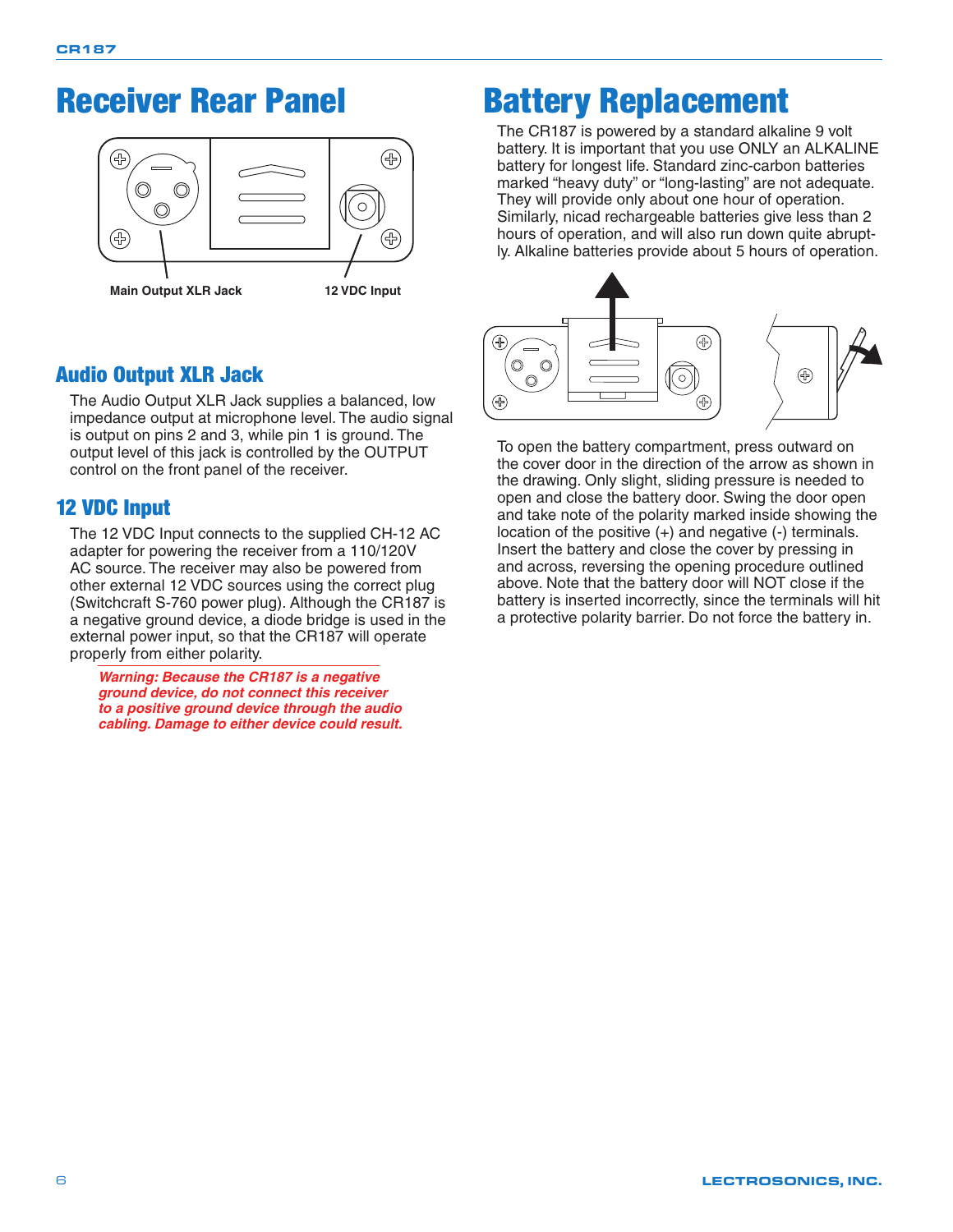# <span id="page-6-0"></span>Operating Instructions

- **1)** Connect the power cord or install the battery. (The CR187 is a negative ground device. Do not connect this receiver to a positive ground device through the audio cabling. Damage to either device could result.)
- **2)** Attach and extend the antenna.
- **3)** Connect the audio cable.
- **4)** Set the front panel switch to either "EXT" or "INT", depending upon the power source. Check to see that the red POWER LED lights up.
- **5)** THIS IS CRITICAL STEP IN THE SET UP PRO-CEDURE TO ACHIEVE OPTIMUM SIGNAL TO NOISE RATIO. Adjust the transmitter "gain" for full modulation and slight limiting on signal peaks. See your transmitter manual for specific directions on the proper gain adjustment of your transmitter.
- **6)** Adjust the output control according to the type of input on your equipment. The input levels on different VCR's and PA equipment vary, which may require that you set the OUTPUT control in an intermediate position. Try different settings and listen to the results. If the output of the receiver is too high, you may hear distortion or a loss of the natural dynamics of the audio signal. If the output is too low, you may hear steady noise (hiss) along with the audio. The CR187 output was designed to drive microphone level inputs. The output signal level ranges from -50dBV with the output control fully counter clockwise to -20dBV with the output control fully clockwise.



*On the M187 transmitter, the MIC LEVEL control and LEVEL and LIMIT LEDs are used to set the input gain for optimum signal to noise ratio.* 



*On the H187 transmitter, the LEVEL control on the rear panel and LEVEL and LIMIT LEDs on the top panel next to the input connector are used to set the input gain for optimum signal to noise ratio.*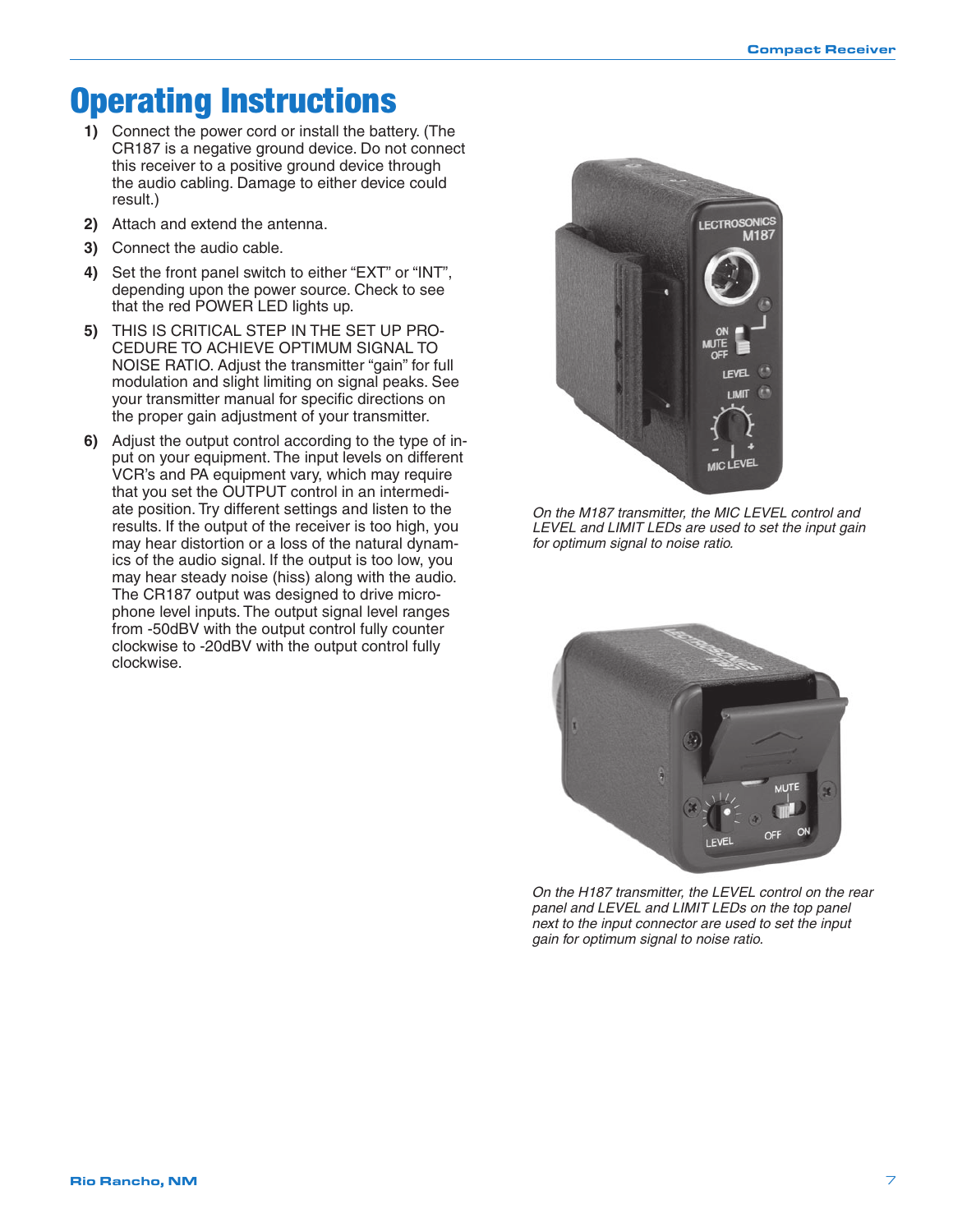# <span id="page-7-0"></span>Antenna Use and Placement

Connect the antenna to the front panel jack. Position the antenna so that it is not touching any metallic surfaces. It is also good to position the receiver so that there is a direct "line of sight" between the transmitter and the receiver antenna. In situations where the operating range is less than about 50 feet, the antenna positioning is much less critical.

A wireless transmitter sends a radio signal out in all directions. This signal will often bounce off nearby walls, ceilings, etc. and a strong reflection can arrive at the receiver antenna along with the direct signal. If the direct and reflected signals are out of phase with each other a cancellation may occur. The result would be a "drop out." A drop out sounds like either audible noise (hiss), or in severe cases, may result in a complete loss of the carrier and the sound. Moving the transmitter even a few inches may eliminate it. A dropout situation may be either better or worse as a crowd fills and/or leaves a room, or when the transmitter or receiver is operated in a different location.

Dropouts can be avoided by careful placement of the receiver. If you are mounting the receiver on a video camera or camcorder, experiment with the location prior to going into the field. By placing the antenna above the body of the camera, you will increase your operating range. If the antenna is laid next to the camera, as shown in the illustration below, the body of the camera will serve as a shield and reduce range. This position may work but be certain at least part of the antenna extends above the camera.

If dropouts occur in the field, moving the transmitter or receiver slightly in any direction will usually eliminate the problem.

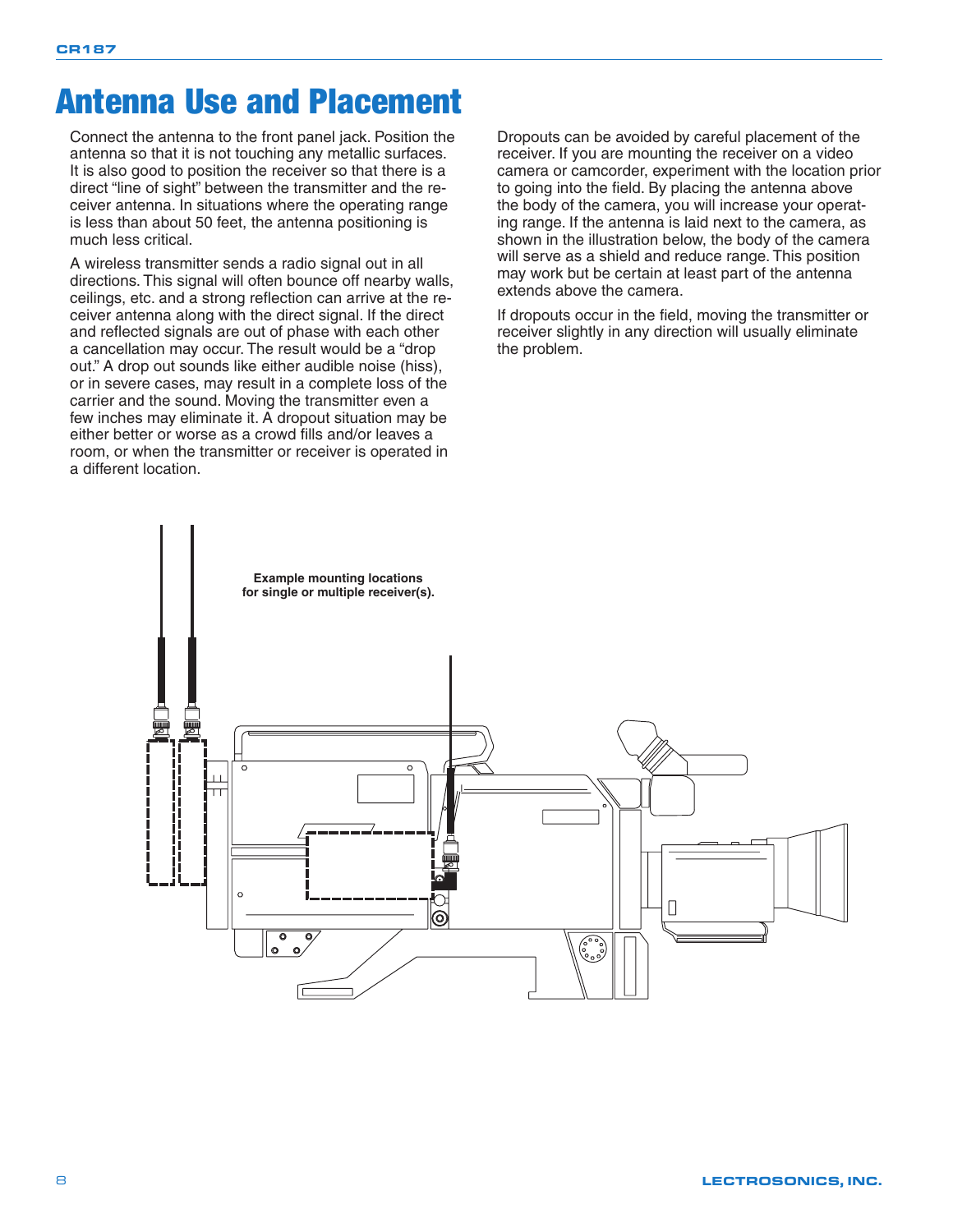# <span id="page-8-0"></span>Troubleshooting

Before proceding, ensure that you have a good battery in the receiver (or a properly connected AC adapter) and that the POWER LED is glowing brightly.

#### **SYMPTOM**

#### **POSSIBLE CAUSE**

- **NO POWER LED 1)** Receiver switch in "OFF" position
	- 2) Dead or weak battery
	- 3) External 12 Volt power disconnected
	- 4 )CH-12 AC adapter disconnected
	- 5) Receiver switch in wrong position for the power source used

- **NO RF LED** 1) Transmitter not turned on
	- 2) Transmitter battery dead
	- 3) No microphone on transmitter (the microphone serves as the antenna
	- 4) Receiver antenna not connected

#### **RF LED ON BUT NO SOUND AND NO MODULATION LEDS**

- 1) Transmitter switch in "MUTE" position
- 2) Transmitter microphone not connected
- 3) Microphone switch in "OFF" position

1) Receiver LEVEL control turned down.

- 4) Possible malfunction in the audio section of the transmitter. See transmitter manual.
- 5) Check transmitter modulation LEDs for possible transmitter problem

#### **MODULATION LED'S ON BUT NO SOUND**

- 2) Audio cable disconnected
- 3) Recorder or sound system off, or not properly adjusted.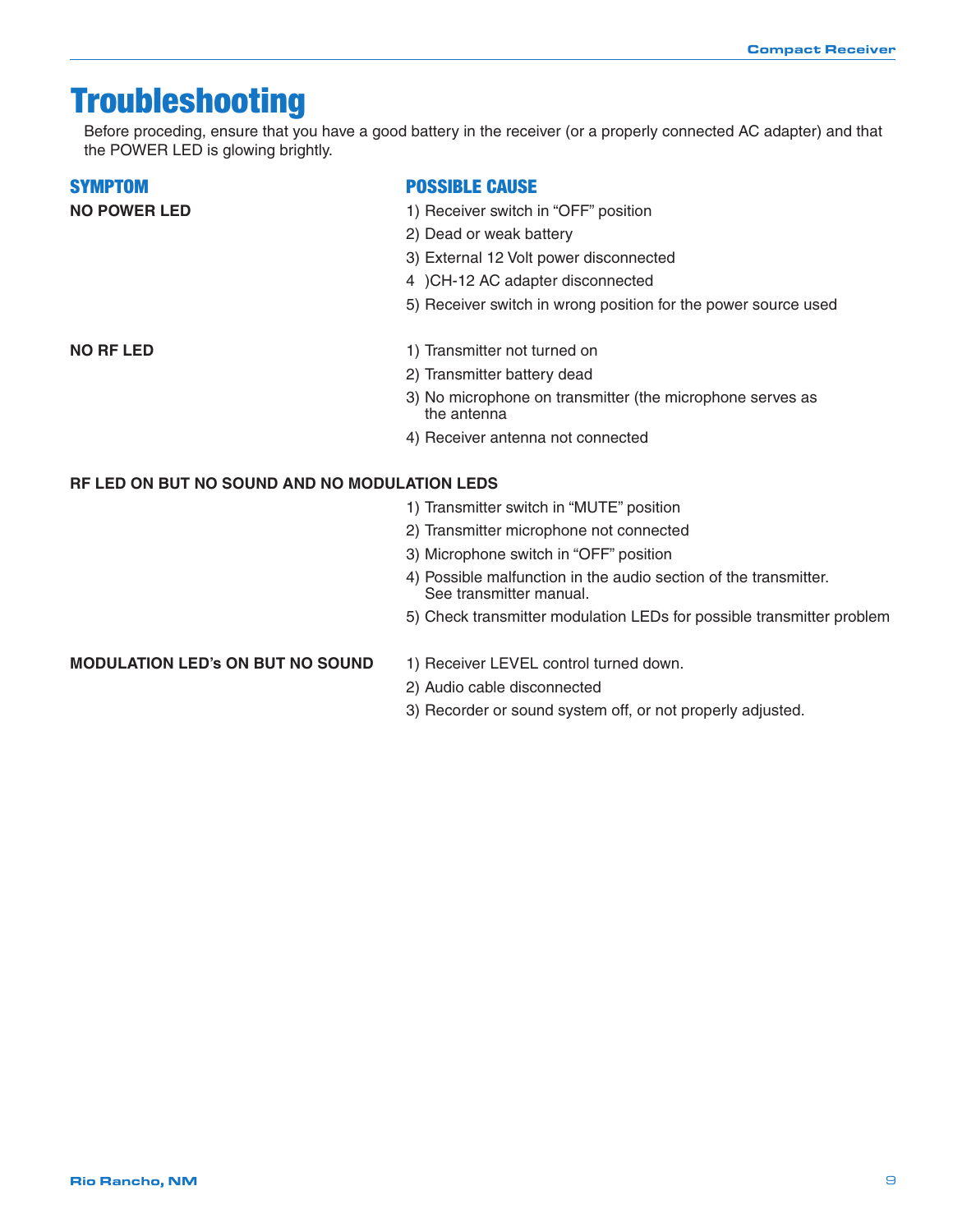# <span id="page-9-0"></span>Replacement Parts and Accessories

| Part No.          | <b>Description</b>                                                                                  |
|-------------------|-----------------------------------------------------------------------------------------------------|
| <b>CH-12</b>      | 110 Volt AC adapter for CR187 receiver                                                              |
| <b>A-185 Coax</b> | Remote, folded-dipole antenna with<br>coaxial cable                                                 |
| 35753             | System pouch                                                                                        |
| <b>A-195RA</b>    | Helical, flexible ("rubber duckie") antenna<br>with a 9inch whip and a right angle BNC<br>connector |
| <b>A-185-BNC</b>  | Telescoping 1/4 wave whip on a swiveling<br><b>BNC</b> connector                                    |

# Specifications and Features

| <b>Operating Frequencies:</b> | 150MHz to 216MHz, crystal controlled                                                                                 |
|-------------------------------|----------------------------------------------------------------------------------------------------------------------|
| Sensitivity:                  | Better than 0.6uV for 20dB quieting without compandor;<br>1.9uV for 50dB S/N ratio with compandor                    |
| <b>Signal/Noise Ratio:</b>    | 102dB A weighted                                                                                                     |
| <b>Squelch Quieting:</b>      | greater than 100dB                                                                                                   |
| <b>AM Rejection:</b>          | $-60dB$ (10uV to 0.1 Volts)                                                                                          |
| <b>Modulation Acceptance:</b> | $+15$ kHz                                                                                                            |
| Image and Spurious Rejection: | greater than 100dB                                                                                                   |
| <b>Third Order Intercept:</b> | $+6d$ Bm                                                                                                             |
| <b>Audio Outputs:</b>         | XLR: 200 Ohms balanced: 100mV max.<br><b>Headphone: 2 Volts RMS into 100 Ohms</b>                                    |
| Antenna Input:                | <b>BNC: 50 Ohms impedance</b>                                                                                        |
| Controls:                     | XLR front panel output attenuator control<br>Recessed trim-pot headphone control<br>3 position power/function switch |
| Indicators:                   | Red LED for power "ON" (Battery status)<br>2 LEDs for modulation level<br>"RF" LED for transmitter "ON"              |
| <b>Power Requirements:</b>    | 12 Volts DC external (either polarity)<br>110 VAC via CH-12 AC adapter<br>Single 9 Volt alkaline battery             |
| <b>Power consumption:</b>     | 55 <sub>m</sub> A                                                                                                    |
| <b>Battery Life:</b>          | 5 hours with alkaline                                                                                                |
| Weight:                       | 11 ounces including battery                                                                                          |
| Dimensions:                   | $1.1$ " x $2.75$ " x $5.2$ "                                                                                         |
|                               |                                                                                                                      |

*Specifications subject to change without notice.*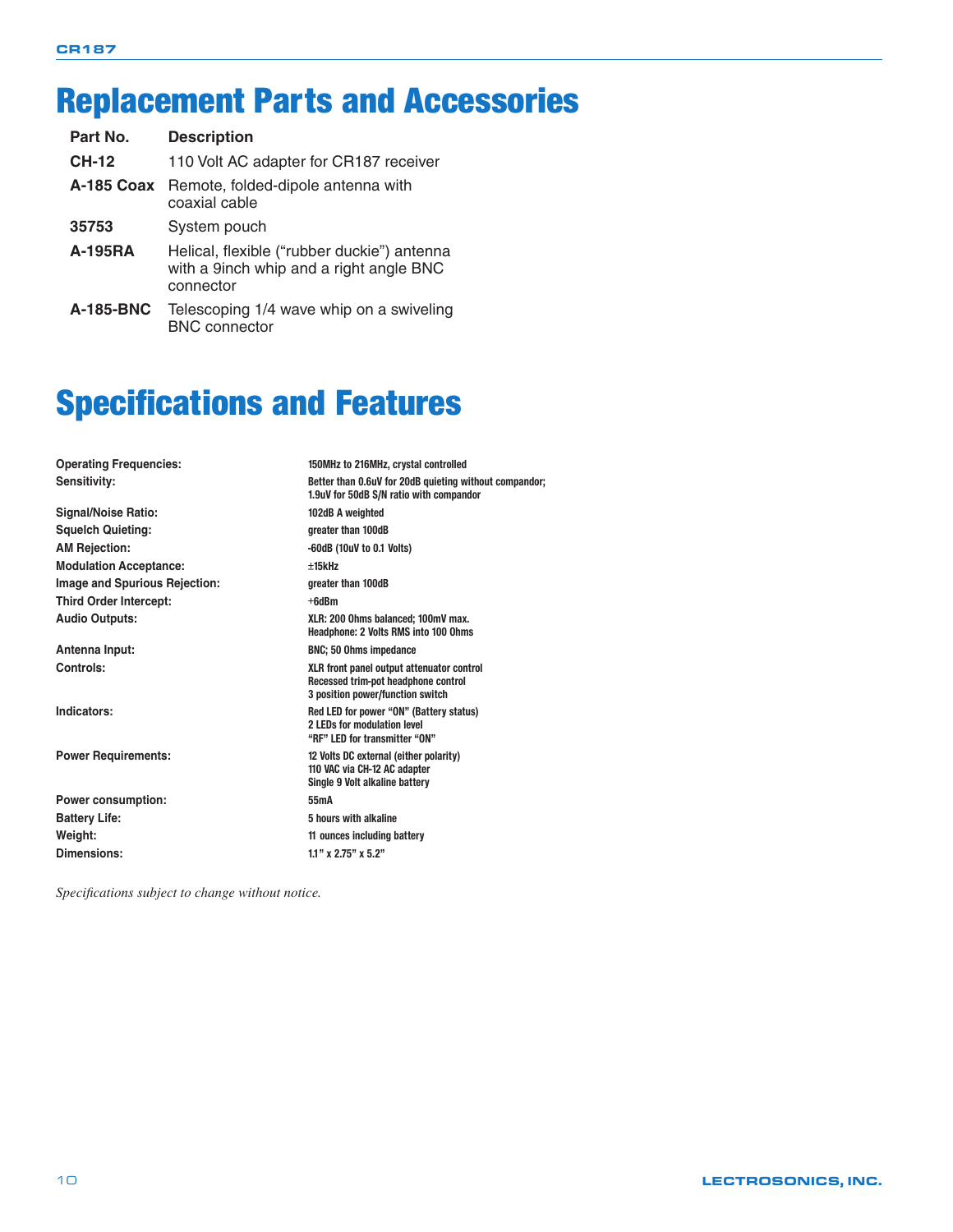## <span id="page-10-0"></span>Service and Repair

If your system malfunctions, you should attempt to correct or isolate the trouble before concluding that the equipment needs repair. Make sure you have followed the setup procedure and operating instructions. Check the interconnecting cables and then go through the **Troubleshooting** section in this manual.

We strongly recommend that you **do not** try to repair the equipment yourself and **do not** have the local repair shop attempt anything other than the simplest repair. If the repair is more complicated than a broken wire or loose connection, send the unit to the factory for repair and service. Don't attempt to adjust any controls inside the units. Once set at the factory, the various controls and trimmers do not drift with age or vibration and never require readjustment. **There are no adjustments inside that will make a malfunctioning unit start working**.

LECTROSONICS' Service Department is equipped and staffed to quickly repair your equipment. In warranty repairs are made at no charge in accordance with the terms of the warranty. Out-of-warranty repairs are charged at a modest flat rate plus parts and shipping. Since it takes almost as much time and effort to determine what is wrong as it does to make the repair, there is a charge for an exact quotation. We will be happy to quote approximate charges by phone for out-of-warranty repairs.

### Returning Units for Repair

For timely service, please follow the steps below:

- **A.** DO NOT return equipment to the factory for repair without first contacting us by letter or by phone. We need to know the nature of the problem, the model number and the serial number of the equipment. We also need a phone number where you can be reached 8 A.M. to 4 P.M. (U.S. Mountain Standard Time).
- **B.** After receiving your request, we will issue you a return authorization number (R.A.). This number will help speed your repair through our receiving and repair departments. The return authorization number must be clearly shown on the **outside** of the shipping container.
- **C.** Pack the equipment carefully and ship to us, shipping costs prepaid. If necessary, we can provide you with the proper packing materials. UPS is usually the best way to ship the units. Heavy units should be "double-boxed" for safe transport.
- **D.** We also strongly recommend that you insure the equipment, since we cannot be responsible for loss of or damage to equipment that you ship. Of course, we insure the equipment when we ship it back to you.

#### **Mailing address:**

Lectrosonics, Inc. PO Box 15900 Rio Rancho, NM 87174 Rio Rancho, NM 87124 (505) 892-6243 Fax **USA** 

Web: www.lectrosonics.com Lectrosonics, Inc. Lectrosonics, Inc. (505) 892-4501 **USA** 

E-mail: sales@lectrosonics.com

**Mailing address: Shipping address: Telephone:**  581 Laser Rd. (800) 821-1121 Toll-free